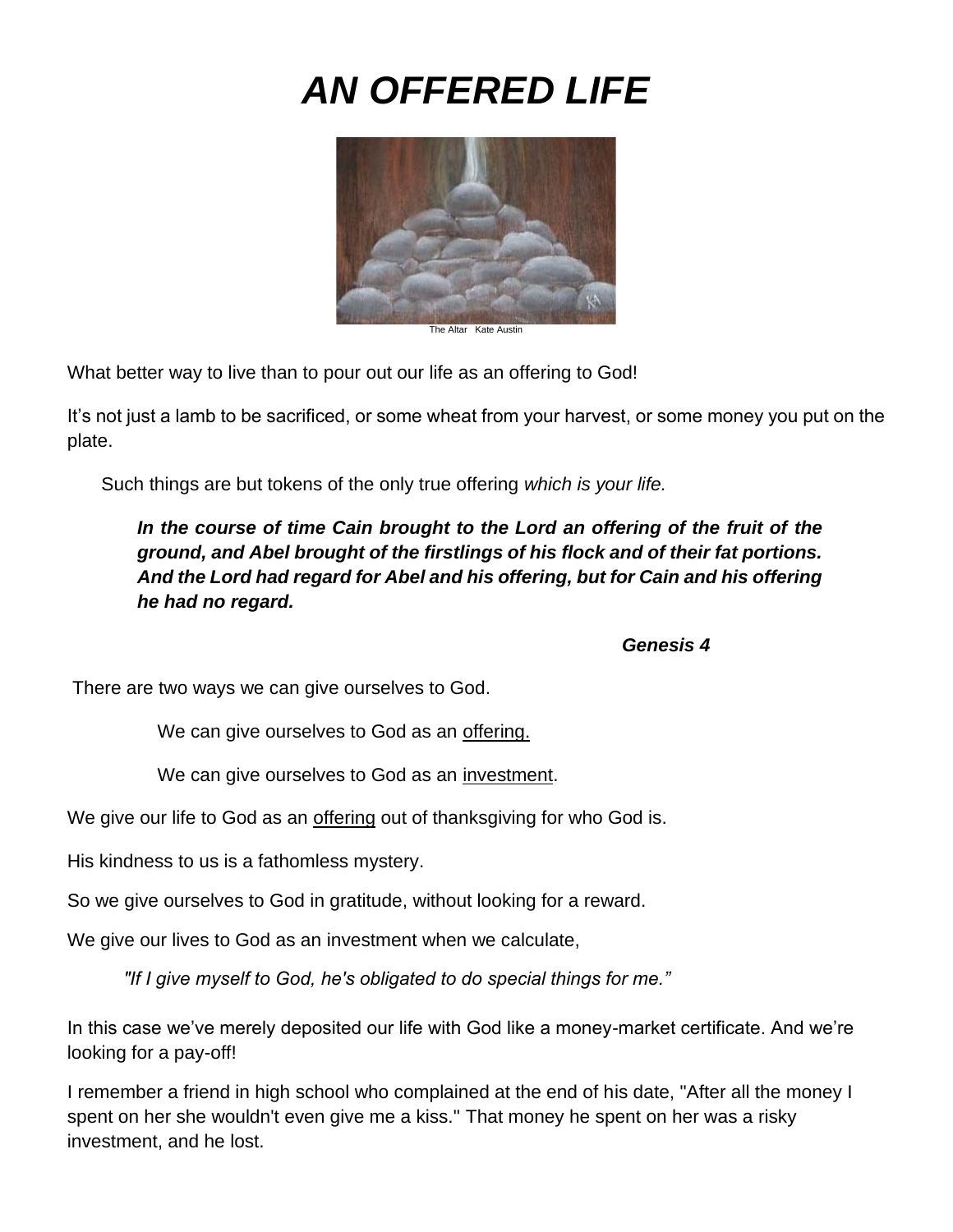So often the life we claim to be spending for God is merely a risky investment.

We're expecting a return.

And when there is no return, we decide that God is cheating us.

*"Lo, these many years I have served you, and I never disobeyed your command; yet you never gave me a kid, that I might make merry with my friends. But when this son of yours came, who has devoured your living with harlots, you killed for him the fatted calf!"*

*Luke 15*

Like the Older Brother in this parable we throw in the towel and say,

"It doesn't pay to follow Jesus!"

"What's the use of prayer?"

"I'm tired of being good!"

## *A "right offering"*

*"For he is like a refiner's fire and like fullers' soap; he will sit as a refiner and purifier of silver, and he will purify the sons of Levi and refine them like gold and silver, till they present right offerings to the Lord."* 

#### *Malachi 3*

The leper, when he saw that he was healed, turned back praising God with a loud voice and fell at Jesus' feet giving him thanks, was presenting a "right offering".

He was saying 'Thank You' with his body, soul and spirit.

The woman who took an alabaster box of ointment worth a year's wages and lavished it on Jesus before his crucifixion was presenting a "right offering".



**She was overwhelmed with gratitude for the new life Jesus was giving her!**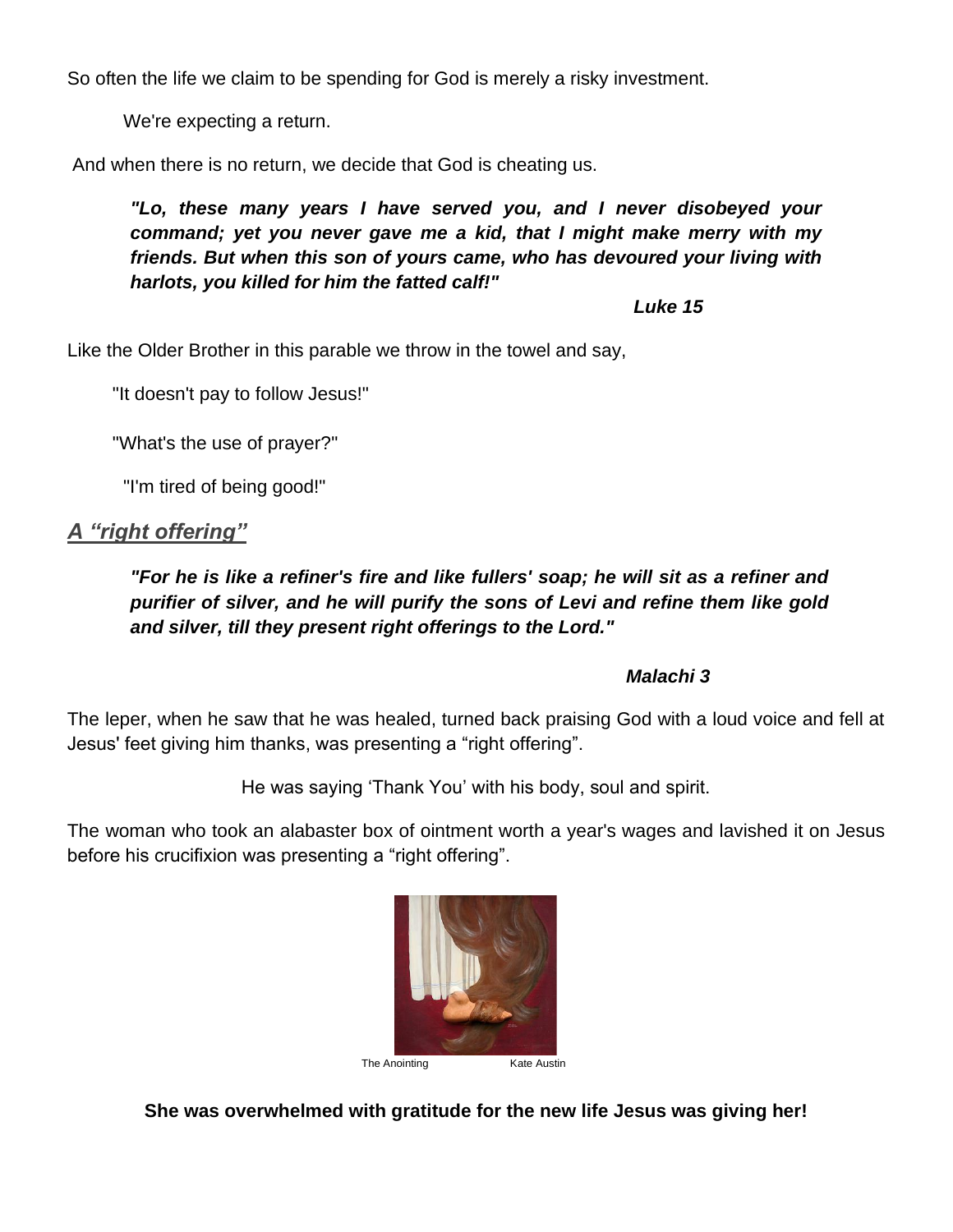# **What shall I render to the Lord?**

*What shall I render unto the Lord for all his benefits toward me? I will take the cup of salvation, and call upon the name of the Lord. I will pay my vows unto the Lord now in the presence of all his people….* 

*….I will offer to thee the sacrifice of thanksgiving, and will call upon the name of the Lord. I will pay my vows unto the Lord now in the presence of all his people, in the courts of the Lord's house, in the midst of thee, 0 Jerusalem. Praise ye the Lord.*

#### *Psalm 116*

What can I do to show God my thanks?

I will live in his presence, calling on his name, speaking to him, thanking him, communing with him, joyfully seeking to please him.

*"I will pay my vows to the Lord now in the presence of all his people…"*

I will offer myself to God here, in the congregation---before these witnesses.

"Thank you, Lord, for your salvation.

- I receive it.

- I live by its power.
- I call on your name.
- I commit myself to you afresh.

*"I will offer to thee the sacrifice of thanksgiving and will call upon the name of the Lord."*

**A sacrifice of thanksgiving is a life poured out in gratitude to God!**



Like Incense

I thank God with my mouth, but also with deeds of mercy toward those God sends across my path.